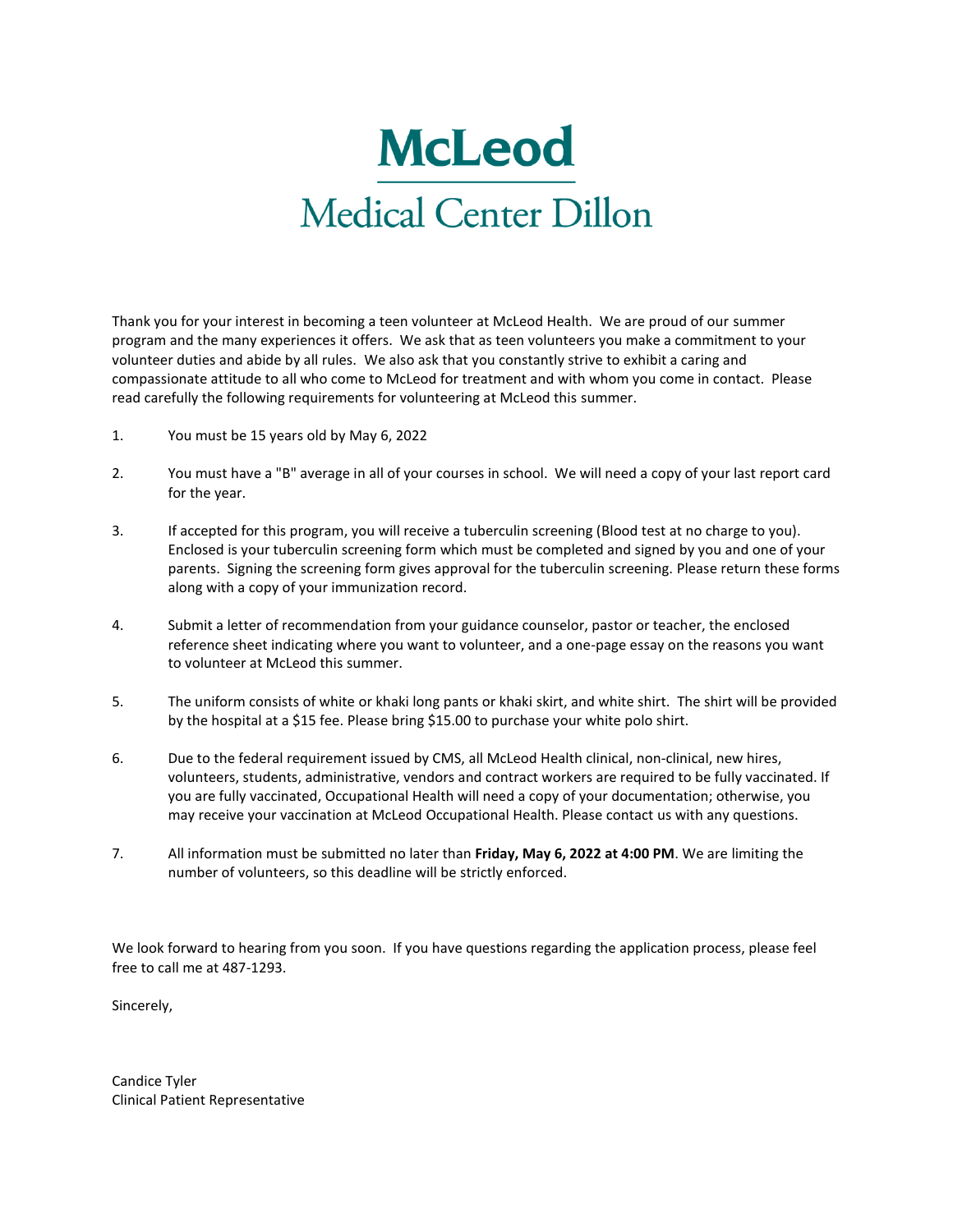Teenage Volunteer Coordinator

**Enclosures**: TB Permission Form

#### **YOUR CHECKLIST**

\_\_\_\_\_\_\_\_\_\_\_\_\_\_\_\_\_\_\_\_\_\_\_\_\_\_\_\_\_\_\_\_\_\_\_\_\_\_\_\_\_\_\_\_\_\_\_\_\_\_\_\_\_\_\_\_\_\_\_\_\_\_\_\_\_\_\_\_\_\_\_\_

- **\_\_\_\_** Completed and signed Application
- **EXECOMMENDATION LETTLE RECOMMENDATION**
- **\_\_\_\_\_** Signed tuberculin screening form
- \_\_\_\_\_ One-page essay
- **Copy of immunization record**
- \_\_\_\_ Copy of report card

**All information must be in our office no later than May 6**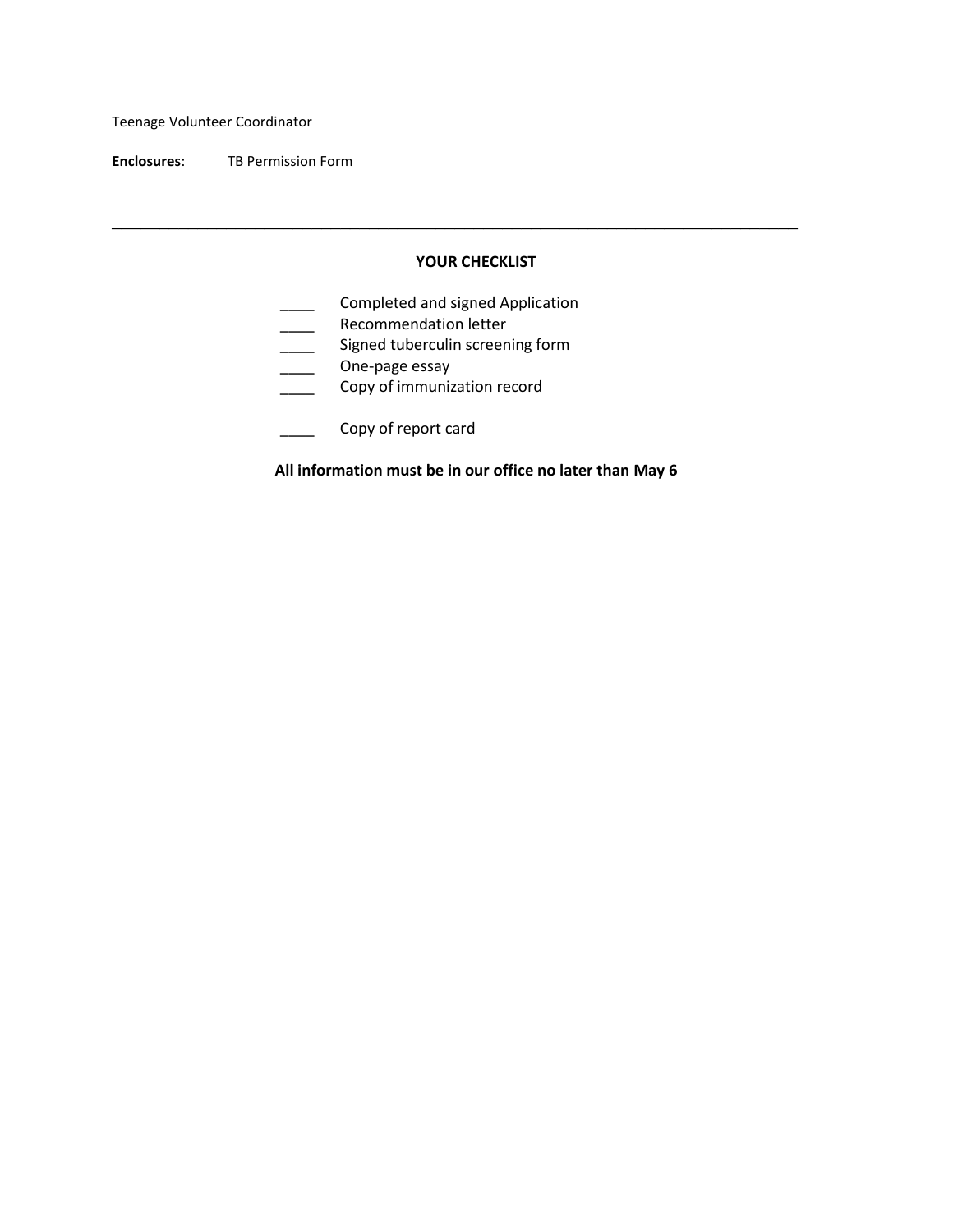# **McLeod** Medical Center Dillon

**Teen Volunteer Application** 

To Be Completed by the Applicant:

| List school and church activities                                                     |                                                                                                                                                                                                            |
|---------------------------------------------------------------------------------------|------------------------------------------------------------------------------------------------------------------------------------------------------------------------------------------------------------|
|                                                                                       | <u> 1990 - Johann Stoff, deutscher Stoff, der Stoff, der Stoff, der Stoff, der Stoff, der Stoff, der Stoff, der S</u><br>,我们也不能在这里的,我们也不能不能不能不能不能不能不能不能不能不能不能不能不能不能不能不能。""我们的人们也不能不能不能不能不能不能不能不能不能不能不能不能不能 |
| List honors and awards you have received at your school or church                     |                                                                                                                                                                                                            |
| Have you ever volunteered before? Yes ___ No ___ If yes, where and what did you do?   |                                                                                                                                                                                                            |
| Are you interested in a health-related career? ______ If so, what are your interests? |                                                                                                                                                                                                            |
| To Be Completed by Parent or Guardian:                                                |                                                                                                                                                                                                            |
|                                                                                       |                                                                                                                                                                                                            |
|                                                                                       |                                                                                                                                                                                                            |
|                                                                                       |                                                                                                                                                                                                            |
|                                                                                       |                                                                                                                                                                                                            |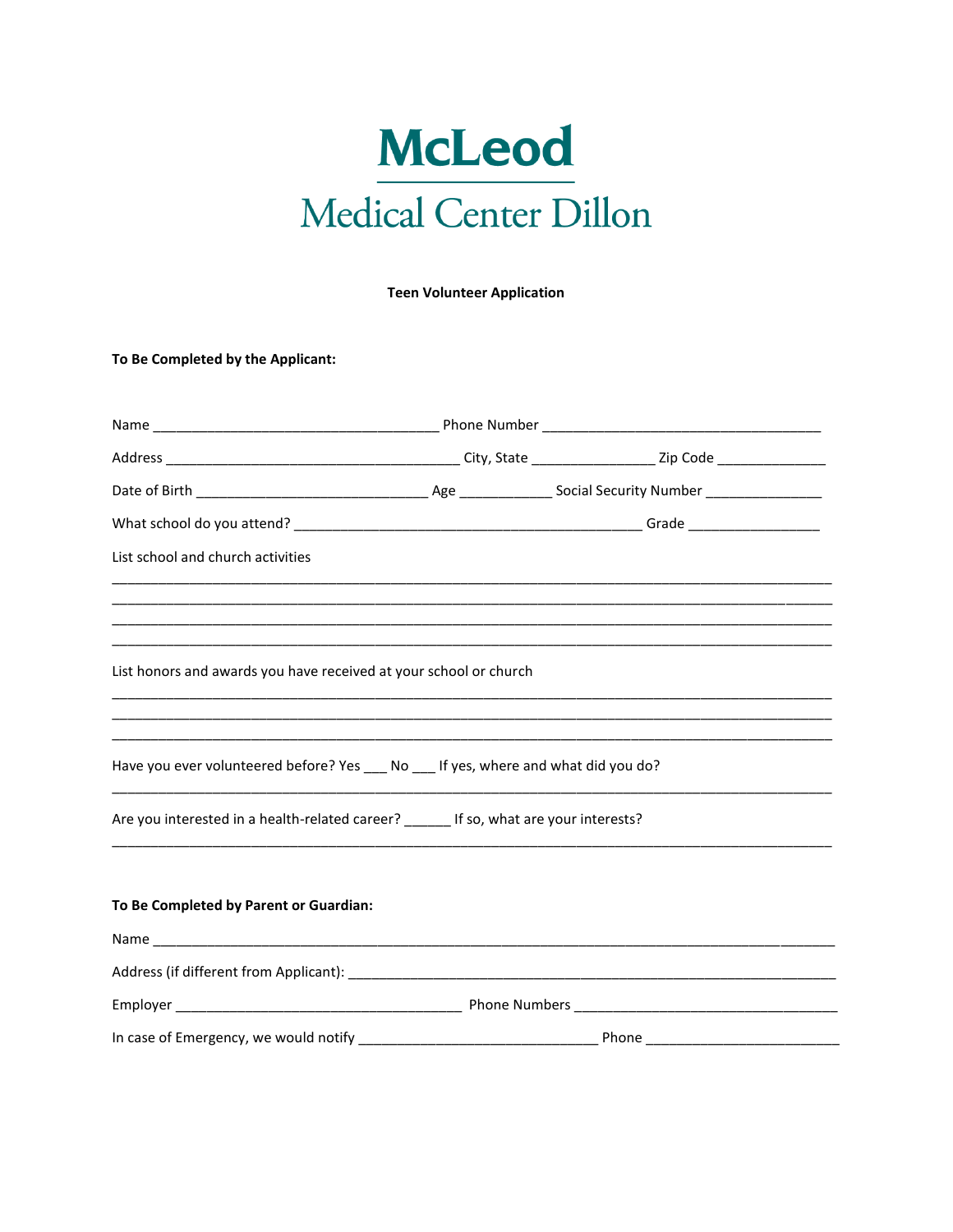### **Parental Agreement**

| participation in the McLeod Medical Center Dillon Teenage Volunteer Program. This program will be under the<br>leadership and guidance of Nursing Administration.                                                                                                                                                                                                                                                                                                              |  |
|--------------------------------------------------------------------------------------------------------------------------------------------------------------------------------------------------------------------------------------------------------------------------------------------------------------------------------------------------------------------------------------------------------------------------------------------------------------------------------|--|
|                                                                                                                                                                                                                                                                                                                                                                                                                                                                                |  |
| <b>Teen Agreement</b>                                                                                                                                                                                                                                                                                                                                                                                                                                                          |  |
| As a teen volunteer, I understand that confidentiality is not only important, but required. Any teen who releases<br>any patient information will be released immediately from the program. I understand that under the HIPPA<br>regulations, teen volunteers are personally liable under Federal law to know and follow our confidentiality policy. I<br>will be instructed in the values and mission of the medical center and my behavior will always reflect these values. |  |
|                                                                                                                                                                                                                                                                                                                                                                                                                                                                                |  |
| <b>Health Information</b>                                                                                                                                                                                                                                                                                                                                                                                                                                                      |  |
| Have you ever had Chicken Pox? Yes _____ No ____                                                                                                                                                                                                                                                                                                                                                                                                                               |  |
| Have you had MMR (Measles, Mumps, Rubella) vaccine in the last three years? Yes ______ No ______ If so, when?                                                                                                                                                                                                                                                                                                                                                                  |  |
| Do you have any limitations that may require a special work assignment? Yes _____ No _____ If yes, please                                                                                                                                                                                                                                                                                                                                                                      |  |
| Are you taking medicine on a regular basis? Yes ____ No _____ If yes, please list                                                                                                                                                                                                                                                                                                                                                                                              |  |
|                                                                                                                                                                                                                                                                                                                                                                                                                                                                                |  |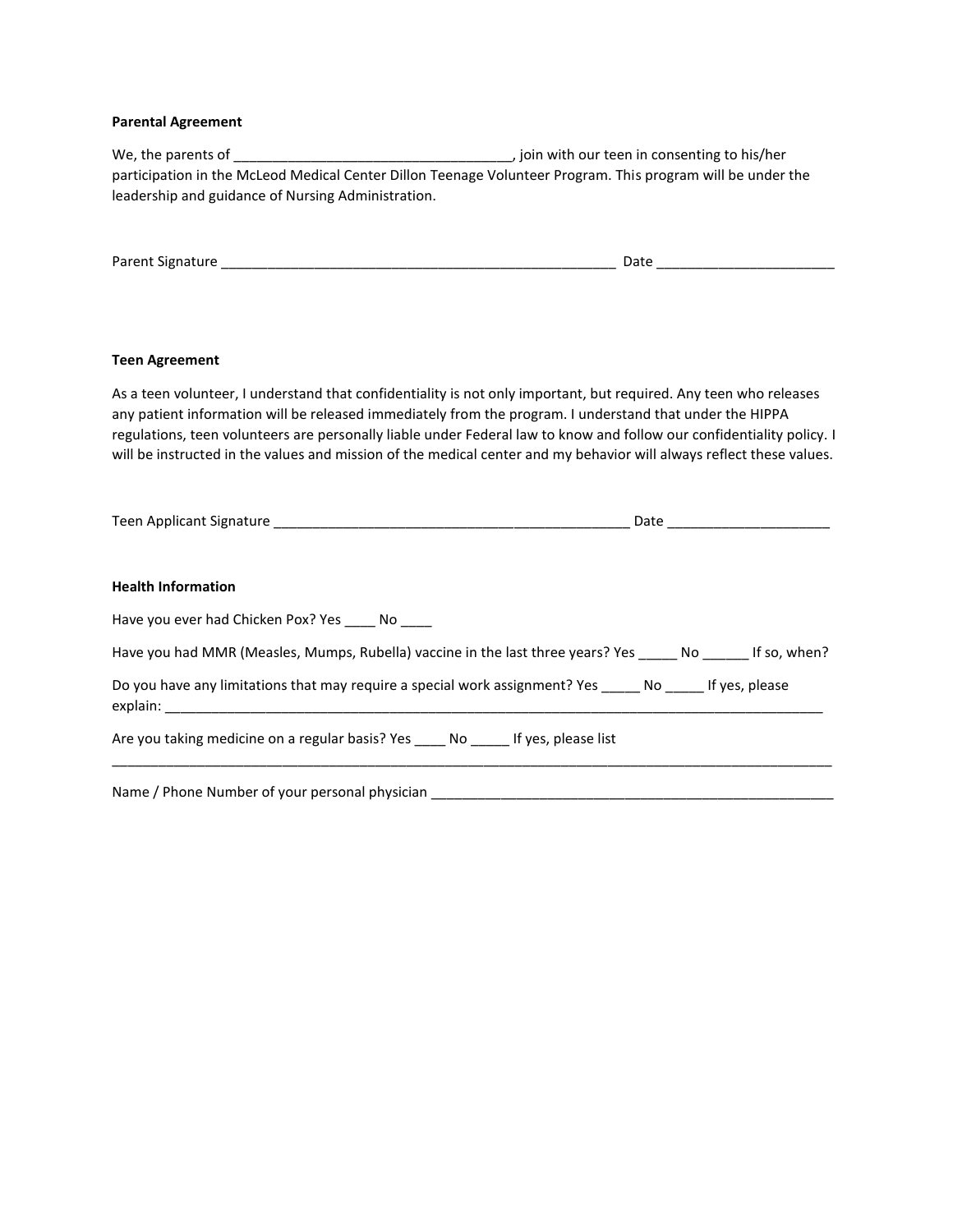#### **Teen Volunteer Preference Sheet**

Teen Volunteer Name \_\_\_\_\_\_\_\_\_\_\_\_\_\_\_\_\_\_\_\_\_\_\_\_\_\_\_\_\_\_\_\_\_\_\_\_\_\_\_\_\_\_\_\_\_\_\_\_\_\_\_\_\_\_\_\_\_\_\_\_\_\_\_\_

#### *CHOOSE YOUR TOP THREE PREFERENECES BY PLACING NUMBER 1, 2 OR 3 ON LINE*

Nursing:

| Emergency                         |  |
|-----------------------------------|--|
| Intensive Care Unit               |  |
| Medical/Surgical Unit             |  |
| Women's Services                  |  |
| Same Day Surgery                  |  |
|                                   |  |
| <b>Nutrition Services</b>         |  |
| Radiology                         |  |
| Laboratory                        |  |
| Marketing and Public Relations    |  |
| Rehab Services:                   |  |
| Cardiac Rehab                     |  |
| Physical Therapy                  |  |
| <b>Respiratory Care</b>           |  |
| Other (Write in Area of Interest) |  |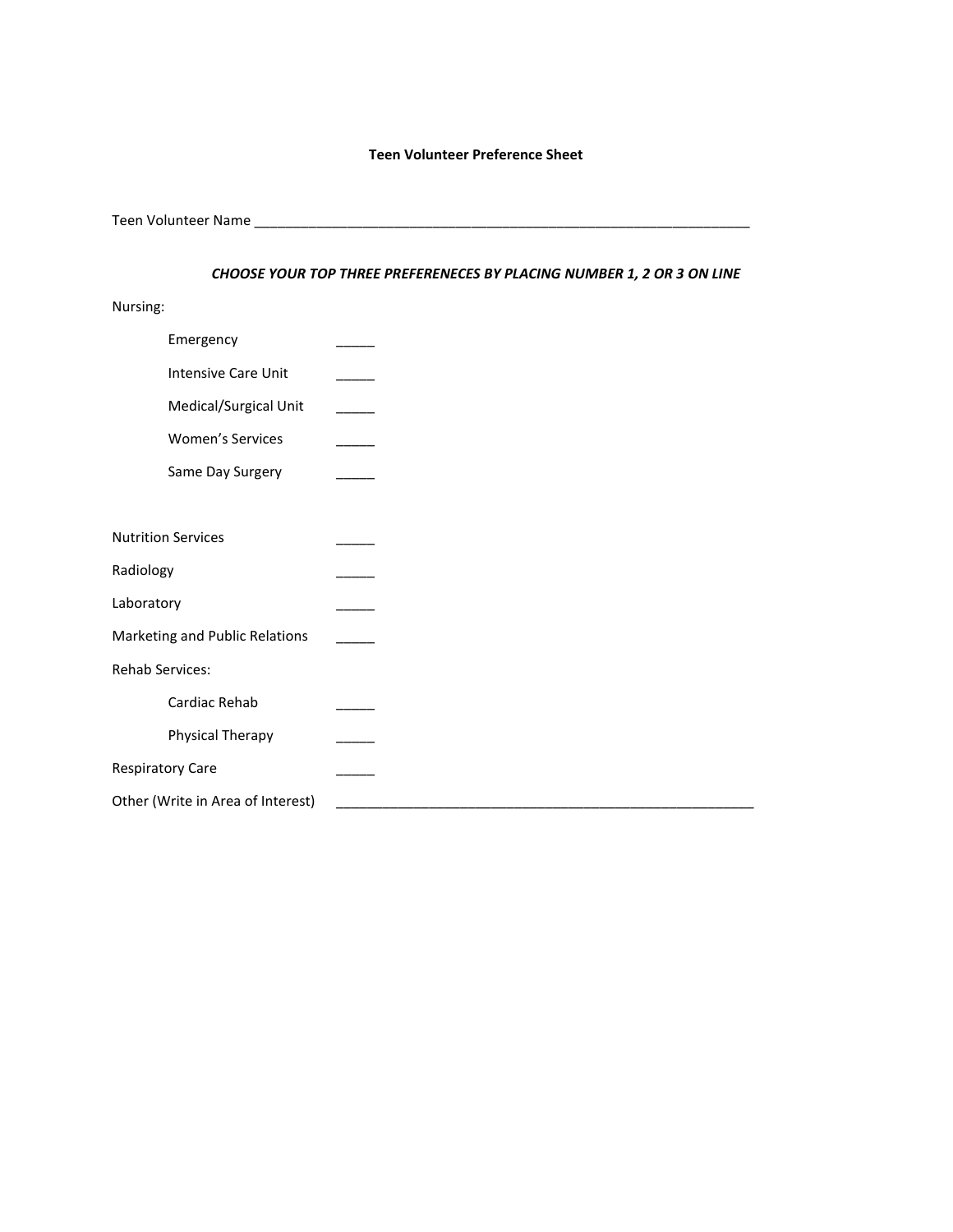### **McLeod Medical Center Dillon 301 E. Jackson Street Dillon, SC 29536**

I hereby give McLeod Employee Health Services my permission to perform a tuberculin assessment on my son/daughter consisting of:

### **TB Blood Test and/or Chest X-ray, if indicated**

A TB blood test will be given free of charge. The student must go McLeod Medical Center Dillon to be tested. Screenings will be on Friday, May 13 and Friday, May 20 between 7am and 9am. The test results may take 7-10 days.

If the results of the blood test are positive, I understand that my son/daughter will be asked to have a chest x-ray at McLeod Medical Center Dillon and any followup that is medically indicated by the chest x-ray results. There will be no charge for these services, if required. Upon completion of the TB assessment, Employee Health Services will issue a medical clearance, and my son/daughter will be allowed to begin his/her volunteer service.

| <b>Junior Volunteer's Name</b> |  |
|--------------------------------|--|
| (Please print)                 |  |
| <b>Date of Birth:</b>          |  |

Parent's Signature:

**Date:\_\_\_\_\_\_\_\_\_\_\_\_\_\_\_\_\_\_\_\_\_**

**Pam Strickland McLeod Dillon Employee Health (843)487-1361**

**2022 TAVApplication**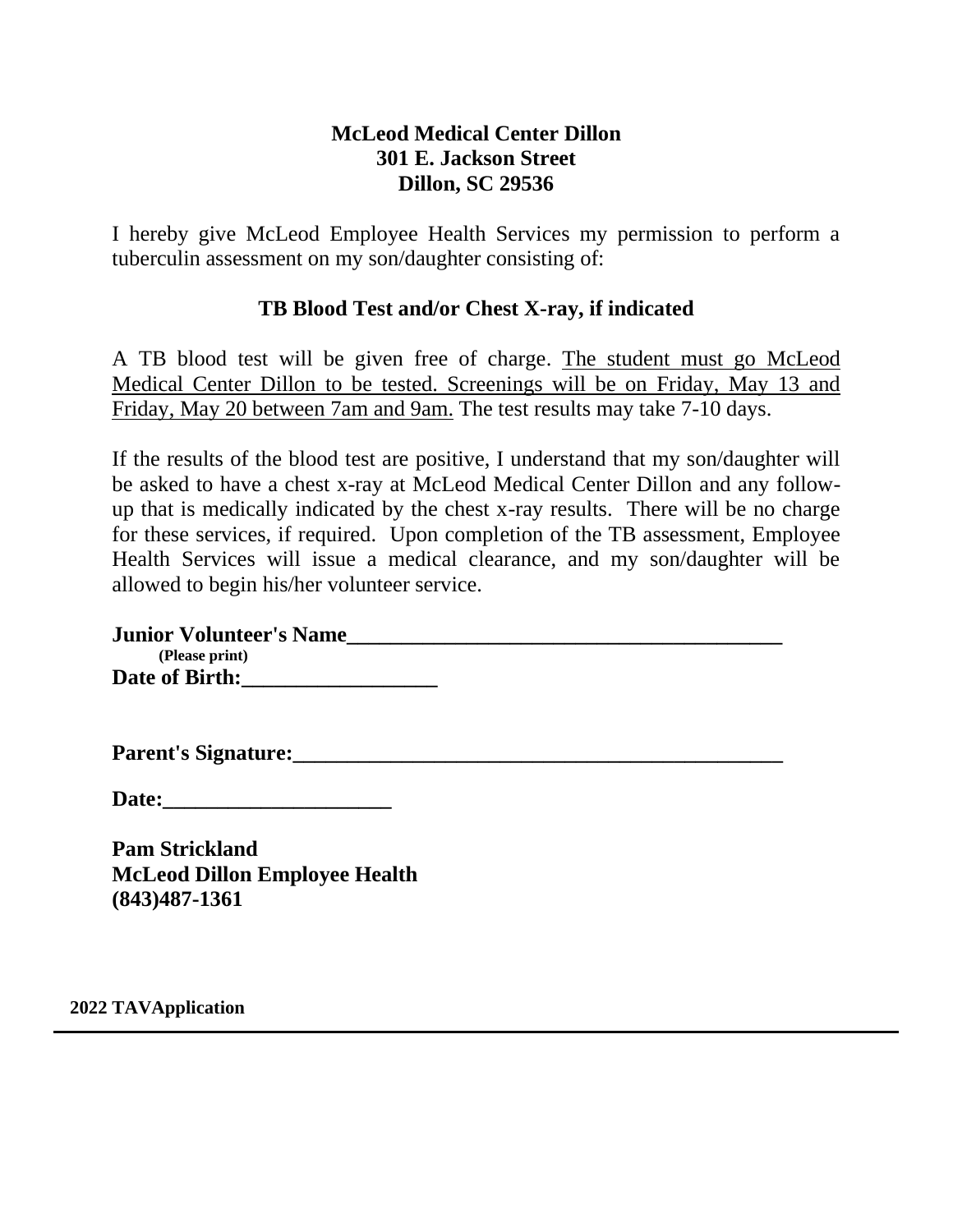# **McLeod Health**

## The Choice for Medical Excellence

**AUTHORIZATION FOR THE USE OR DISCLOSURE OF PROTECTED HEALTH INFORMATION FOR MARKETING AND PUBLIC RELATIONS PURPOSES**

|                                                                                                          | Patient/Participant Name:<br><u>Discrete and the contract of the contract of the contract of the contract of the contract of the contract of the contract of the contract of the contract of the contract of the contract of the c</u>                                                                                                                                                                                                                                                                                                                                                                                                                                                                                                                                                                                                                                                                                                                                                                                                                                      |             |                          |     |
|----------------------------------------------------------------------------------------------------------|-----------------------------------------------------------------------------------------------------------------------------------------------------------------------------------------------------------------------------------------------------------------------------------------------------------------------------------------------------------------------------------------------------------------------------------------------------------------------------------------------------------------------------------------------------------------------------------------------------------------------------------------------------------------------------------------------------------------------------------------------------------------------------------------------------------------------------------------------------------------------------------------------------------------------------------------------------------------------------------------------------------------------------------------------------------------------------|-------------|--------------------------|-----|
| Address:                                                                                                 |                                                                                                                                                                                                                                                                                                                                                                                                                                                                                                                                                                                                                                                                                                                                                                                                                                                                                                                                                                                                                                                                             | $*SS#$      |                          |     |
|                                                                                                          |                                                                                                                                                                                                                                                                                                                                                                                                                                                                                                                                                                                                                                                                                                                                                                                                                                                                                                                                                                                                                                                                             |             | *Patient# or MR#:        |     |
|                                                                                                          |                                                                                                                                                                                                                                                                                                                                                                                                                                                                                                                                                                                                                                                                                                                                                                                                                                                                                                                                                                                                                                                                             |             | $* =$ optional           |     |
|                                                                                                          | I authorize <b>Container and Contract Controllery</b> (Provider) to use or disclose my "protected health information" (PHI) to:                                                                                                                                                                                                                                                                                                                                                                                                                                                                                                                                                                                                                                                                                                                                                                                                                                                                                                                                             |             |                          |     |
| <b>Recipient Name</b>                                                                                    | <b>Address</b>                                                                                                                                                                                                                                                                                                                                                                                                                                                                                                                                                                                                                                                                                                                                                                                                                                                                                                                                                                                                                                                              | <b>City</b> | <b>State</b>             | Zip |
| My medical prognosis                                                                                     | Only general one-word condition                                                                                                                                                                                                                                                                                                                                                                                                                                                                                                                                                                                                                                                                                                                                                                                                                                                                                                                                                                                                                                             |             | My city, county or state |     |
| My age                                                                                                   | Date/Time of expected or actual discharge                                                                                                                                                                                                                                                                                                                                                                                                                                                                                                                                                                                                                                                                                                                                                                                                                                                                                                                                                                                                                                   |             |                          |     |
|                                                                                                          |                                                                                                                                                                                                                                                                                                                                                                                                                                                                                                                                                                                                                                                                                                                                                                                                                                                                                                                                                                                                                                                                             |             |                          |     |
|                                                                                                          | Information about my specific injuries or medical condition                                                                                                                                                                                                                                                                                                                                                                                                                                                                                                                                                                                                                                                                                                                                                                                                                                                                                                                                                                                                                 |             |                          |     |
|                                                                                                          | Information to conduct an interview with me or take a photograph of me for a future McLeod publication                                                                                                                                                                                                                                                                                                                                                                                                                                                                                                                                                                                                                                                                                                                                                                                                                                                                                                                                                                      |             |                          |     |
|                                                                                                          | Use of my photograph, audio, testimonial, or appearance in filming or in print for publication by McLeod Health                                                                                                                                                                                                                                                                                                                                                                                                                                                                                                                                                                                                                                                                                                                                                                                                                                                                                                                                                             |             |                          |     |
|                                                                                                          | Use of my photograph, audio, testimonial, or appearance in video for Social Media purposes                                                                                                                                                                                                                                                                                                                                                                                                                                                                                                                                                                                                                                                                                                                                                                                                                                                                                                                                                                                  |             |                          |     |
|                                                                                                          | Other (please specify): Volunteer Services- Photos only                                                                                                                                                                                                                                                                                                                                                                                                                                                                                                                                                                                                                                                                                                                                                                                                                                                                                                                                                                                                                     |             |                          |     |
|                                                                                                          |                                                                                                                                                                                                                                                                                                                                                                                                                                                                                                                                                                                                                                                                                                                                                                                                                                                                                                                                                                                                                                                                             |             |                          |     |
|                                                                                                          | The requested use or disclosure involves marketing for McLeod Health. This marketing use or disclosure<br>$\Box$ will or $\boxed{\mathbf{x}}$ will not involve remuneration to McLeod Health. An example of "remuneration" includes receiving<br>money or some other form of compensation in exchange for the marketing use or disclosure.                                                                                                                                                                                                                                                                                                                                                                                                                                                                                                                                                                                                                                                                                                                                  |             |                          |     |
| Law (such as mental health, AIDS or HIV).<br>longer be protected under federal privacy standards.<br>F.) | A.) I understand that PHI may include records disclosed by health care providers and facilities that previously provided treatment to me.<br>B.) I understand that PHI may include information and records protected under Federal Law (such as alcohol and drug abuse treatment) and/or State<br>C.) I understand I may revoke this Authorization at any time however the revocation will not apply to PHI that has already been used or disclosed<br>pursuant to this authorization. Contact the Privacy Official to initiate the revocation procedure.<br>D.) I understand that McLeod Health will not condition my treatment, payment, enrollment in a health plan or eligibility for benefits (if applicable) on<br>whether I provide authorization for the requested use or disclosure.<br>E.) I understand that the information used or disclosed pursuant to this Authorization may be subject to re-disclosure by the recipient and may no<br>I understand that this Authorization will expire in 90 days after it is signed unless another date is specified here |             |                          |     |
| Authorization.                                                                                           | I have read and understand this Authorization. I certify that I am the Patient listed above or a person authorized to permit<br>release of records on the Patient's behalf. I hereby release the Provider (as named above) from any liability or damages<br>arising in connection or related to with the use and/or disclosure of my protected health information pursuant to this                                                                                                                                                                                                                                                                                                                                                                                                                                                                                                                                                                                                                                                                                          |             |                          |     |
| <b>Marketing Staff Representative</b>                                                                    | Signature                                                                                                                                                                                                                                                                                                                                                                                                                                                                                                                                                                                                                                                                                                                                                                                                                                                                                                                                                                                                                                                                   | Date        |                          |     |
| <b>Print Volunteer Name</b>                                                                              | Volunteer Signature                                                                                                                                                                                                                                                                                                                                                                                                                                                                                                                                                                                                                                                                                                                                                                                                                                                                                                                                                                                                                                                         | Date        |                          |     |

Parent Signature **Parent Signature** Relationship to Volunteer **Telephone Number** 

Rev. 01/16